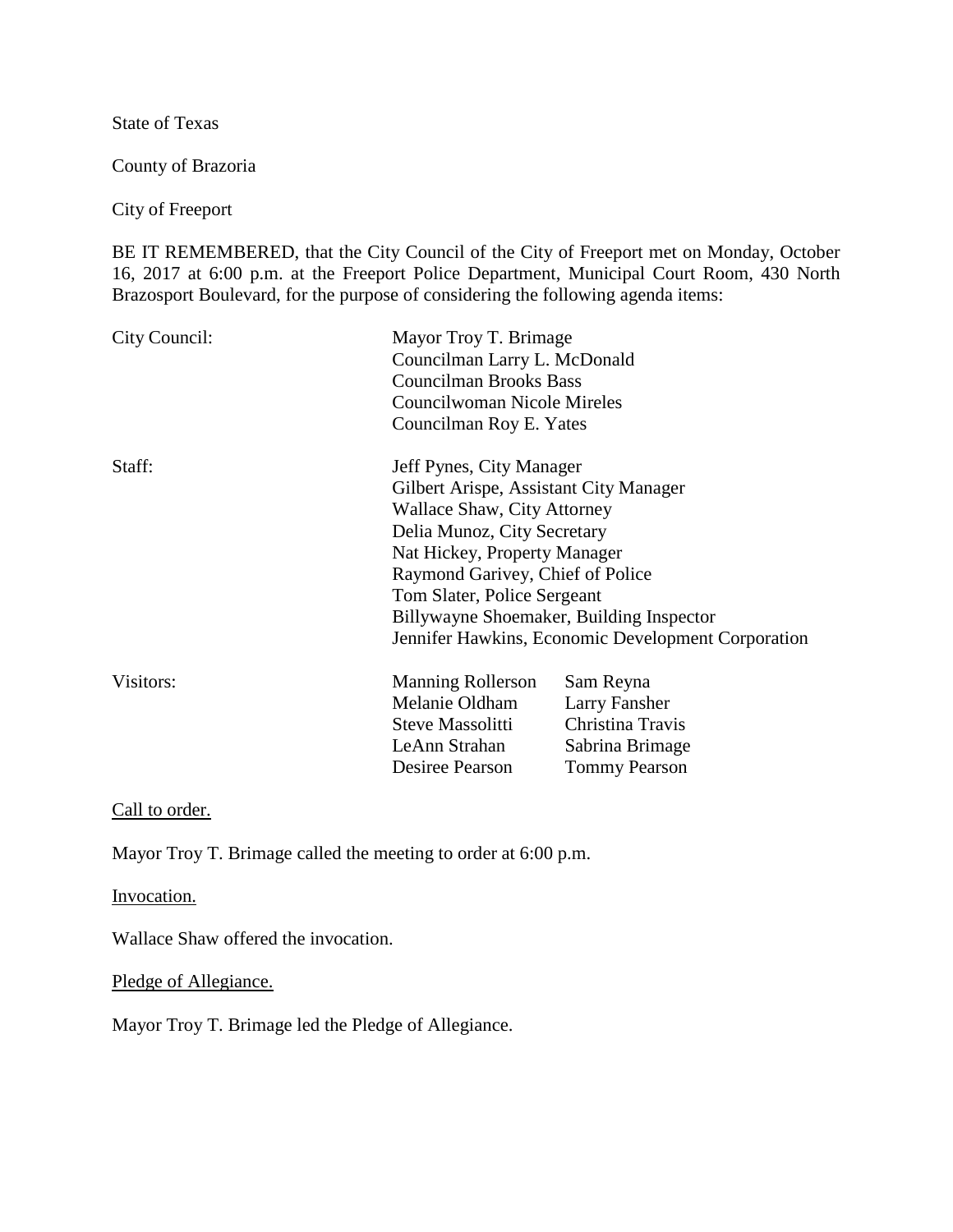### Attending citizens and their business.

There were none.

Consideration of approving the September 25th, 27th & October 2nd, 2017 Council Minutes.

On a motion by Councilman Bass, seconded by Councilman McDonald, with all present voting "Aye", Council unanimously approved the September 25th, 27th & October 2nd, 2017 Council Minutes.

Consideration of approving Resolution No. 2017-2530 nominating candidate(s) for a position on the Board of Directors of the Brazoria County Appraisal District for a two year term 2018-2019.

On a motion by Councilwoman Mireles, seconded by Councilman Bass, with all present voting "Aye", Council unanimously approved nominating Larry Fansher to the Board of Directors of the Brazoria County Appraisal District for a two year term 2018-2019.

Consideration of approving Resolution No. 2017-2532 authorizing the submission of an application to the office of the Governor an application for rifle resistant body armor.

On a motion by Councilman Bass, seconded by Councilwoman Mireles, with all present voting "Aye", Council unanimously approved Resolution No. 2017-2532 authorizing the submission of an application to the office of the Governor an application for rifle resistant body armor.

Consideration of approving a request from Habitat for Humanity of Southern Brazoria County to waive permits and utilities connection fees on Block 96, Lot 11, Freeport Townsite, Tax Id. Number 4200-0969-000 for construction of a new house known as 708 W. Broad.

On a motion by Councilman McDonald, seconded by Councilman Bass, with all present voting "Aye", Council unanimously approved a request from Habitat for Humanity of Southern Brazoria County to waive permits and utilities connection fees on Block 96, Lot 11, Freeport Townsite, Tax Id. Number 4200-0969-000 for construction of a new house known as 708 W. Broad.

Consideration of designating a representative and an alternate to the Houston-Galveston Area Council General Assembly for the year 2018.

On a motion by Councilwoman Mireles, seconded by Councilman McDonald, with all present voting "Aye", Council unanimously approved designating Councilman Brooks Bass and an alternate Councilwoman Mireles, to the Houston-Galveston Area Council General Assembly for the year 2018.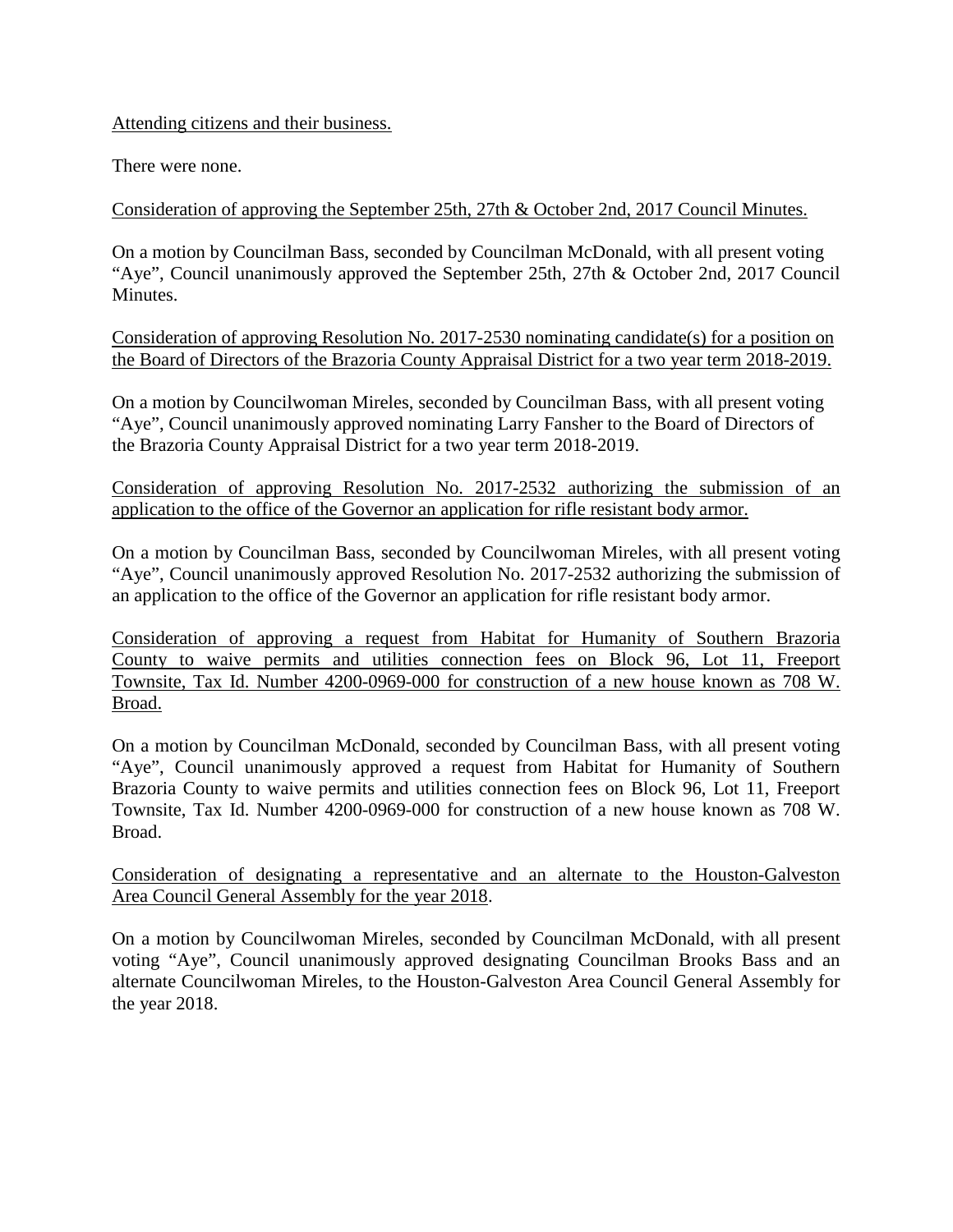Consideration of approving and signing a replat of Espinoza Subdivision, 6.00 acres – 3 Lots; A Subdivision of Lots 7 and 11, Block B, Port-Au-Prince Subdivision, Brazoria County, Texas according to the plat of Port-Au-Prince Subdivision in the J.M. Musquez Survey, Abstract 332, according to the plat recorded in Volume 15, Pages 145-146 of the plat records of Brazoria County, Texas.

On a motion by Councilman Bass, seconded by Councilman McDonald, with all present voting "Aye", Council unanimously approved signing a replat of Espinoza Subdivision, 6.00 acres – 3 Lots; A Subdivision of Lots 7 and 11, Block B, Port-Au-Prince Subdivision, Brazoria County, Texas according to the plat of Port-Au-Prince Subdivision in the J.M. Musquez Survey, Abstract 332, according to the plat recorded in Volume 15, Pages 145-146 of the plat records of Brazoria County, Texas.

Consideration of approving Ordinance No. 2017-2141 amending Chapter 72 of the Code of Ordinances of said City to provide, as an addition to Division (A) of Section 72.07 of said Code, restrictions against parking or storing any vehicle in the front yard of any residential property except on an improved surface as therein defined; providing additional definitions; authorizing any Law Enforcement Officer; Building Official or Code Enforcement Officer of the City to enforce the provisions of Section 72.07 of said code; adding definitions to Division (C) of Section 72.07 of said Code; adding Division (D) of Section 72.07 of said code designating who may enforce such section to add Building Inspectors; providing that any person violating said code of Ordinance, as amended by this ordinance, shall be guilty of a misdemeanor and assessed a fine.

On a motion by Councilman Bass, seconded by Councilman Yates, with the exception that existing strips of pavers will be grandfathered, with all present voting 4 to l , Council approved Ordinance No. 2017-2141 amending Chapter 72 of the Code of Ordinances of said City to provide, as an addition to Division (A) of Section 72.07 of said Code, restrictions against parking or storing any vehicle in the front yard of any residential property except on an improved surface as therein defined; providing additional definitions; authorizing any Law Enforcement Officer; Building Official or Code Enforcement Officer of the City to enforce the provisions of Section 72.07 of said code; adding definitions to Division (C) of Section 72.07 of said Code; adding Division (D) of Section 72.07 of said code designating who may enforce such section to add Building Inspectors; providing that any person violating said code of Ordinance, as amended by this ordinance, shall be guilty of a misdemeanor and assessed a fine. Councilman McDonald opposed.

Consideration of selling the City's interest on Block 36, Lots 9, 10, and 12, known as 618, 620, 624 South Gulf Boulevard, Velasco Townsite, Tax Id. No. 8110-0394-000.

On a motion by Councilman Yates, seconded by Councilman Bass, with all present voting to 4 to 1 to reject selling the City's interest on Block 36, Lots 9, 10 and 12, known as 618, 620, 624 South Gulf Boulevard, Velasco Townsite, Tax Id. No. 8110-0394-000. Councilman McDonald opposed.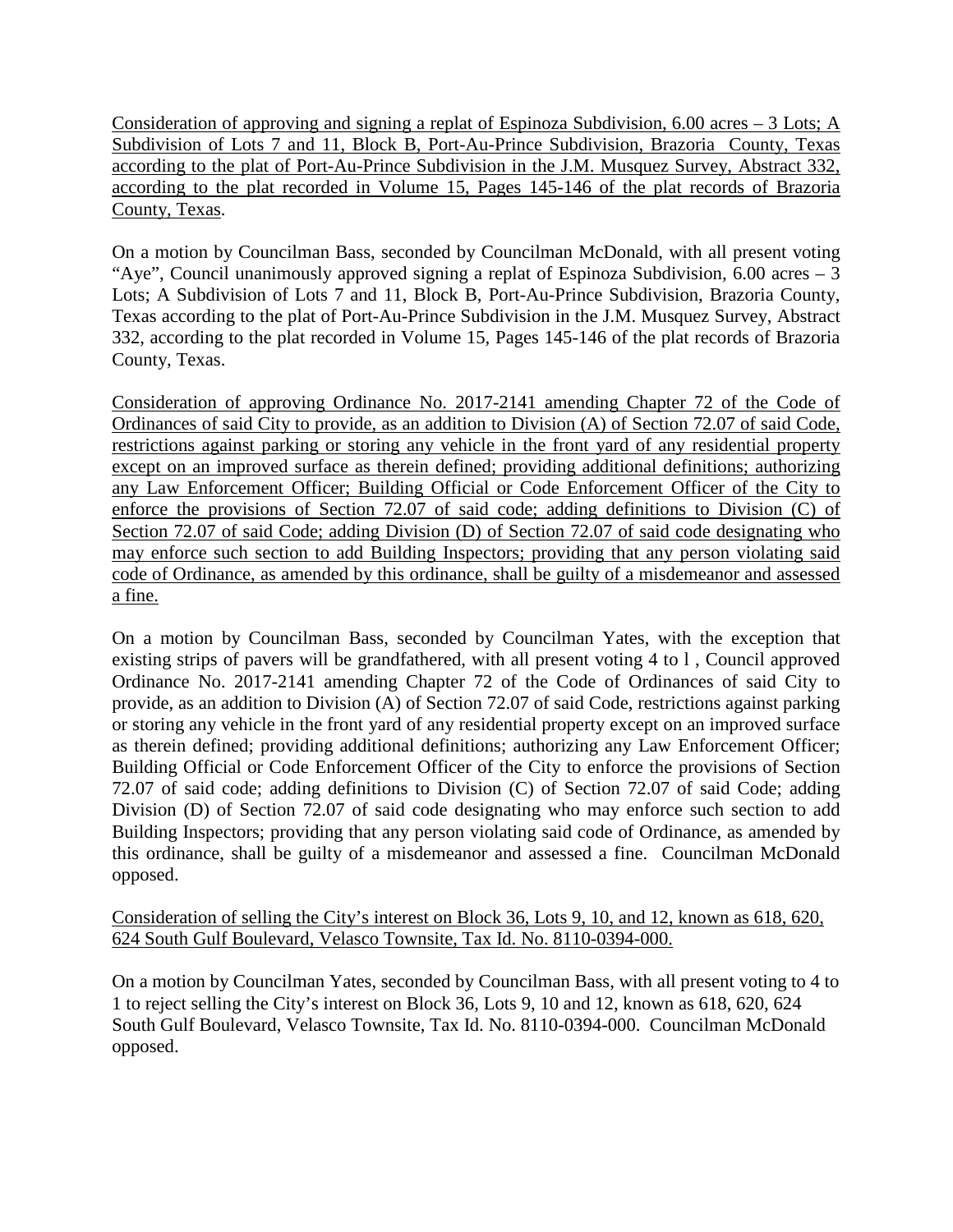### Consideration of selling the City's interest on Block B, Lot 11, Velasco Heights known as 2238 Zapata, Tax Id. No.8115-0027-000.

On a motion by Mayor Troy T. Brimage, seconded by Councilman McDonald, with all present voting "Aye", Council unanimously approved selling the City's interest on Block B, Lot 11, Velasco Heights known as 2238 Zapata, Tax Id. No.8115-0027-000.

#### Consideration of taking action on any item discussed in Executive Session.

No action taken.

Mayor Troy T. Brimage opened the Work Session at 6:30 p.m.

Work Session:

#### Mayor Troy T. Brimage announcements and comments.

Mayor Troy T. Brimage planned a trip on Friday October l3, 2017 with Brazosport High School Principal Mr. Richard Yoes, Coach Kenneth Schulte and Chemistry Teacher Troy Day to Port Aransas and delivered to the High School \$8,000 of school supplies and \$4,500 in gift cards, sold \$2,600 from a lemonade stand. He was devastated to see their city with travel trailers and mobile homes upside town, at least 500 boats on top of each other, homes, stores and restaurants are destroyed from the results of Hurricane Harvey. He congratulated Chief Raymond Garivey for their participation at the Brazoria County Parade. It was brought to his attention that there are vagrants and drinking at the City Park, would like Council to implement an ordinance to prohibit that kind of activity. Mayor Troy T. Brimage saw videos of the Summertime Bike and Blues Festival and was disappointed and announced that Council does not condone that type of activity and this would not happen again.

Councilman McDonald Ward A announcements and comments.

Councilman McDonald stated that Port Freeport making their entry way into 5<sup>th</sup> Street.

Councilman Bass Ward B announcements and comments.

Councilman Bass received a sewer complaint on the  $1600$  Block of West  $10<sup>th</sup>$  Street. Mr. Troy Brimage stated that Veolia Water is waiting for a survey being done and will located all underground collapsed lines. He recommended sending notices to the landlords for a workshop to get input and ideas on the rental inspections.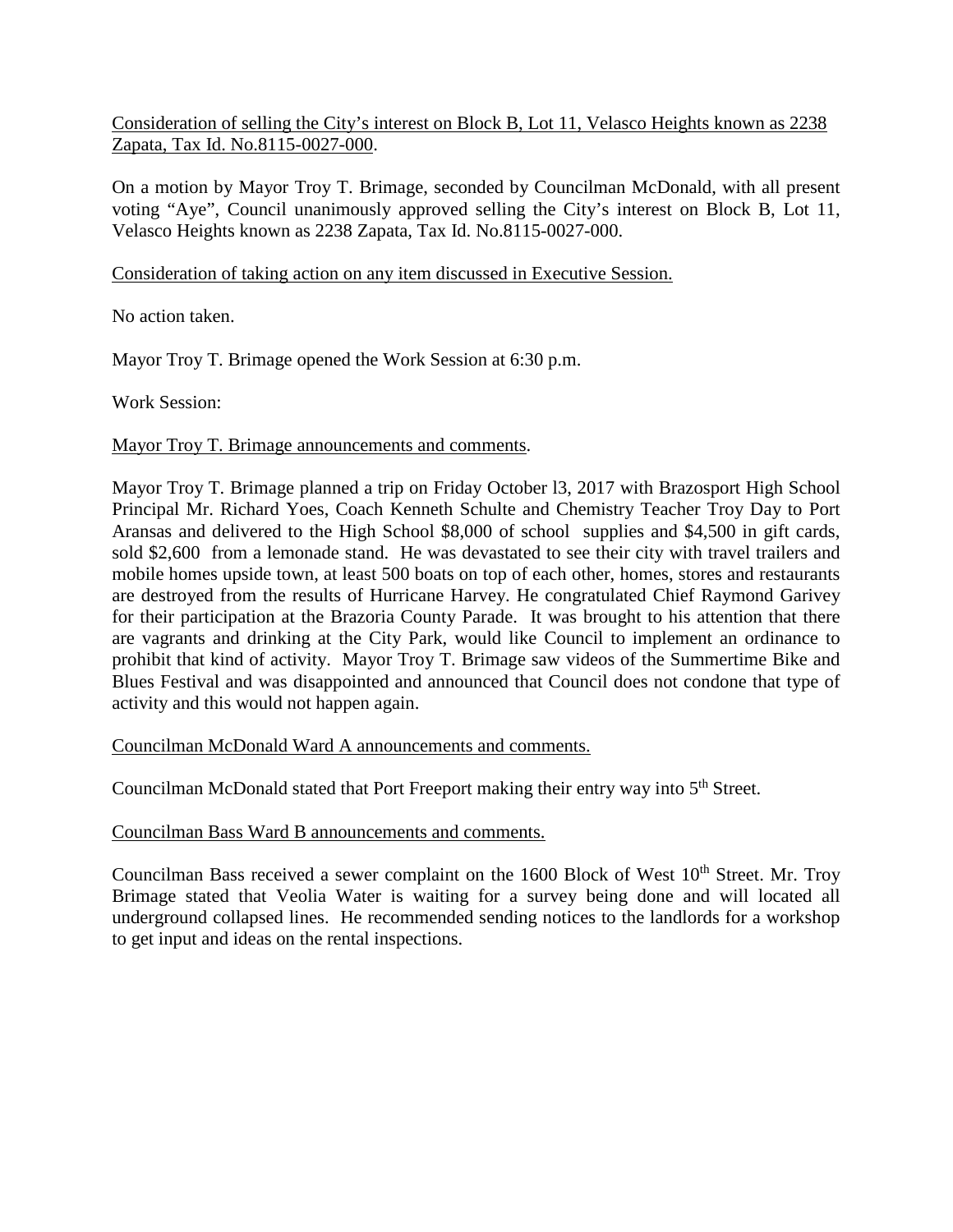# Councilwoman Mireles Ward C announcements and comments.

Councilwoman Mireles concern is that there is a lot of night activity at Pinky's Daiquiri's on South Gulf Boulevard. She had some concerns and asked if all her permits were in place. Chief Raymond Garivey said that no complaints are reported. Councilman Mireles also stated that Repairs by George on Gulf Boulevard was an eyesore and asked if the Building Department was looking into it.

# Councilman Yates Ward D announcements and comments.

Councilman Yates stated that the City has scheduled to meet with Kendig Keast on reviewing the proposed City's Master Plan. The meeting is scheduled for Tuesday, October 24th, 2017 at 9:30 a.m. at the Freeport Municipal Court Room. He is requesting that any ideas or suggestions be emailed to him prior to the meeting. There will be issues discussed such as drainage, water front property, small empty lots, and commercial property. A Citizens Review Board will be implemented at a later date. The City of Clute is looking into adopting an animal control and apartment safety inspections ordinance and that we look into these ordinances for comparison.

# Discuss selecting Sandra Barbree to the Library Board for the remainder of the unexpired term of Richard W. Fisher.

Mayor Troy T. Brimage stated that he had two applications for the Library Board; one was Larry Fansher and the other is Sandra Barbree. Councilwoman Mireles is considering Larry Fansher.

# Updates on current infrastructure.

The Street Department is busy with culvert repairs and assisting home owners and driveway installations. Some culverts are collapsed, broken and being resized. Sidewalks being repaired on Ave. B and C, inlets repairs on Ave. A, B, C. Working on alley repair between  $2<sup>nd</sup>$  and  $9<sup>th</sup>$ street and Mulberry through Mesquite Street. Irrigation repairs done and replaced the Library Bridge to concrete. Ditches cleaned on 5th, 6th, 7th, and 8th Street. Ponding issues and ditch work on Bridge Harbor. Councilman McDonald requested the 1700 Block of West 5<sup>th</sup> alley be repaired.

Mayor Troy T. Brimage closed the Formal Session and Opened the Executive Session at 6:57 p.m.

#### Executive Session:

Section 551.074, Government Code

Deliberations concerning the appointment, employment, evaluation, reassignment, duties, discipline or dismissal of a public officer or employee or to hear a complaint or charge against an officer or employee, to wit:

• City Manager